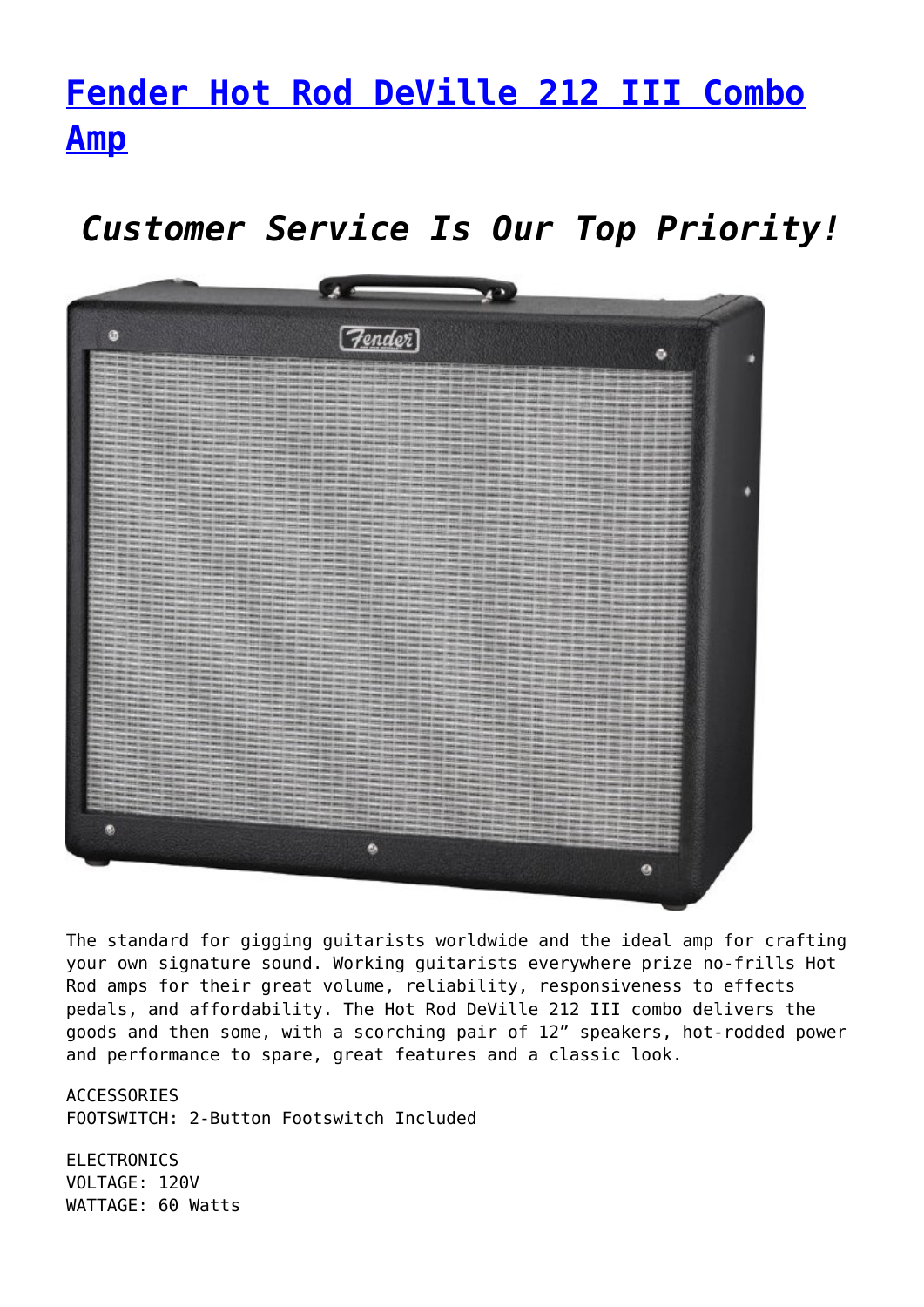CONTROLS: Presence, Reverb, Master Volume, Middle, Bass, Treble, Drive Select Switch, Drive Volume, Bright Switch CHANNELS: Three – Selectable (Normal, Drive and More Drive) INPUTS: Two  $(1/4)$ , Input 2 is at  $-6dB$ ) SPEAKER JACK: Two 1/4″ Parallel (Internal and External) EFFECTS LOOP: 1/4″ – (Preamp Out, Power Amp In) HARDWARE CABINET MATERIAL: 7-Ply 3/4″ Birch/Maple Plywood AMPLIFIER COVERING: Black Textured Vinyl GRILLE CLOTH: Silver AMPLIFIER JEWEL: Red Jewel FRONT PANEL: Black HANDLE: Molded Rubber "Dog Bone" Style SPEAKERS SPEAKERS: Two – 12″ Celestion® G12P-80 TOTAL IMPEDENCE: 2 or 4 ohms TUBES PREAMP TUBES: 3 x 12AX7 POWER TUBES: 2 x 6L6 RECTIFIER: Solid State MEASUREMENTS LENGTH (IN INCHES): 10.75 HEIGHT (IN INCHES): 21 WIDTH (IN INCHES): 24.25 WEIGHT (IN POUNDS): 53.5 Part#: 2230000000 UPC 717669886417 **Price:** \$929.99 **SKU:** 2959 **Categories:** [Instrument Amps](https://www.promusicalaska.com/product-category/amps/instrument-amps/) **Tags:** [Guitar Amp](https://www.promusicalaska.com/product-tag/guitar-amp/) **Product Short Description :** FEATURES 60 watts Dual 12" Celestion® G12P-80 speakers

Three channels (normal, drive, more drive) Internal variable bias control Effects loop, bright switch and Fender spring reverb